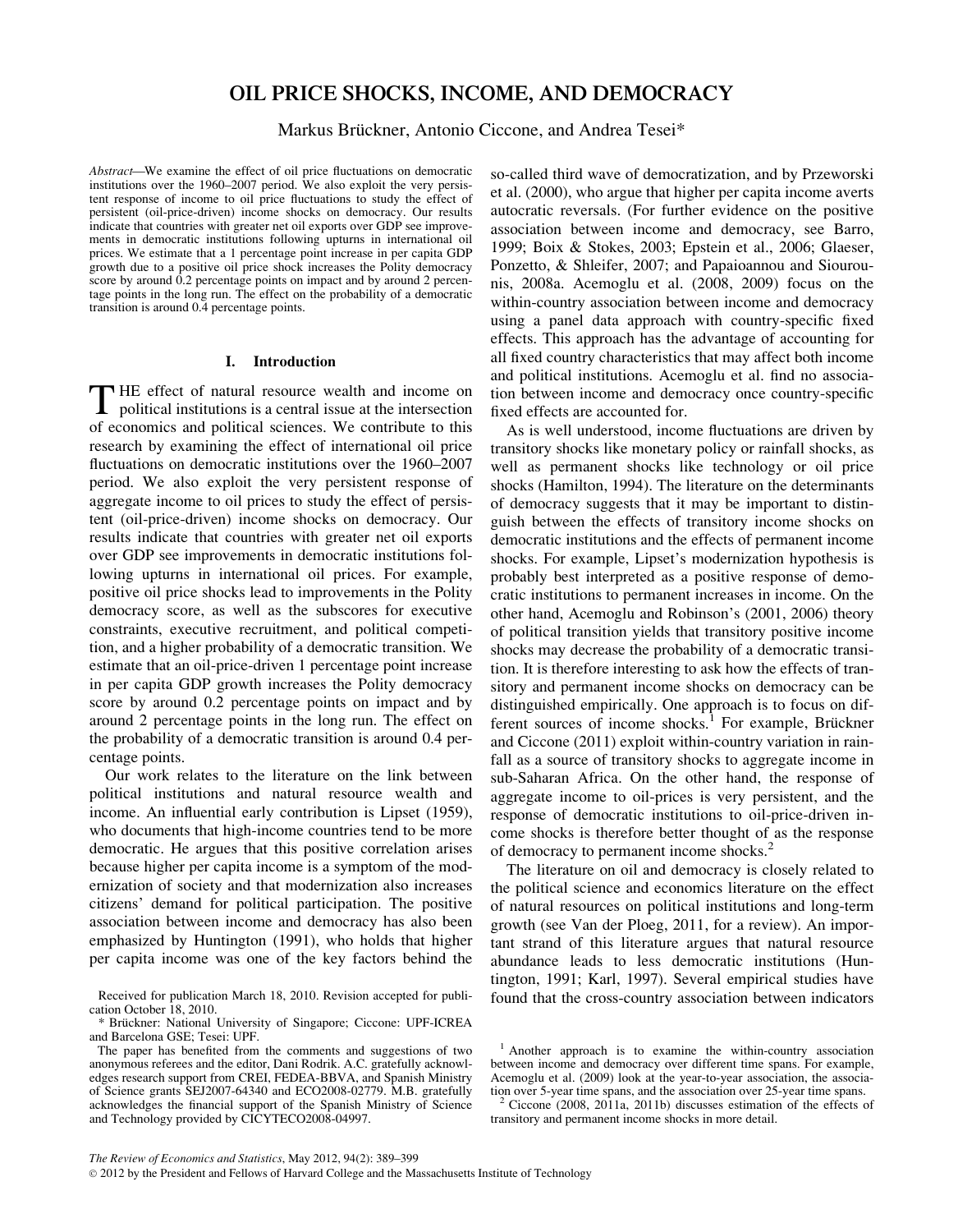FIGURE 1.<sup>-TIME</sup> SERIES PLOT OF THE OIL PRICE, 1960-2007

of oil wealth and political institutions is consistent with this argument (see Ross, 2001, 2009; Collier & Hoeffler, 2009; Ramsey, 2009; and Tsui, 2011, for example). For studies that question the negative cross-sectional relationship between natural resources, on the one hand, and institutions and long-term growth, on the other, see Stijns (2006) and Alexeev and Conrad (2009). There are also studies of the within-country association between oil income and political institutions.<sup>3</sup> Haber and Menaldo  $(2011)$  examine the relationship between several measures of oil income and democracy going back as far as 1861. Their approach exploits the variation of oil prices as well as changes in oil production. Their main finding is that if anything, the data point to a positive rather than a negative effect of oil income on democracy. Wacziarg (2009) studies the timeseries relationship between international oil prices and democratic institutions. This approach has the advantage of not relying on changes in oil production, which are endogenous and may respond to factors that also affect political institutions. Wacziarg finds a positive relationship between oil prices and democracy in OPEC countries but no link in his full sample. Our analysis differs from Wacziarg's in that we study the effect of international oil prices on democracy by examining the interaction between net oil exports over GDP and changes in oil prices over time. This approach allows us to control for common time effects to capture global factors like the end of the Cold War or the world business cycle that may affect both oil prices and democracy.

The remainder of this paper is organized as follows. Section II describes the data. Section III presents the estimating equations and section IV our main empirical results. Section V concludes.

### II. Data

Annual data on international oil prices for the 1960–2007 period are from the United Nations Conference on Trade and Development Commodity Statistics (UNCTAD, 2009). Figure 1 graphs the evolution of the oil price level over the 1960–2007 period. The figure suggests that international oil price fluctuations are persistent. This is confirmed by several econometric diagnostics. For example, an AR(1) regression using the natural logarithm (ln) of the international oil price yields an autoregression coefficient of 0.99 when controlling for a quadratic trend and an autoregression coefficient of 1.00 when controlling for a linear trend. Moreover, the augmented Dickey-Fuller test does not reject the hypothesis of a unit root in oil price levels at the 90% confidence level (but rejects the hypothesis of a unit root in



the first-differenced oil price at the 99% confidence level). The Kwiatkowski et al. (1992) test rejects the stationarity of oil price levels at the 95% confidence level (but does not reject the stationarity of the first-differenced oil price at the 90% confidence level). $4$  And the Andrews and Zivot (1992) test, which allows for a structural break in the mean and the trend of oil price levels, fails to reject the hypothesis of a unit root in oil price levels at the 90% confidence level (but rejects the hypothesis of a unit root in the first-differenced oil price at the 99% confidence level). We therefore proceed under the assumption that there is a unit root in international oil prices but that first-differenced oil prices are stationary.

If there is a unit root in international oil prices, the change in oil prices over time corresponds to oil price shocks. Our indicator of the economic impact of international oil price shocks in country  $c$  is

$$
OilPriceShock_{c,t} = \theta_c \Delta \ln OilPrice_t,
$$
\n(1)

where  $\theta_c$  is oil exports minus oil imports relative to GDP over the whole time period considered or at some point in time, and  $\Delta$  ln *OilPrice<sub>t</sub>* is the ln-change in international oil prices over time. This formulation captures that the impact of international oil price shocks should be greater in countries with greater net oil exports over GDP. The data on oil exports and oil imports are from the NBER–United Nations Trade Database (Feenstra et al., 2004). The cross-country maximum (minimum) of  $\theta_c$  calculated over the 1960–2007 period is  $0.18$   $(-0.03)$ , and the cross-country mean  $(median)$  is  $0.009$   $(-0.001)$ .

Our main measure of democracy is the revised combined Polity score (Polity2) from the Polity IV database (Marshall & Jaggers, 2009). This score is based on subscores for constraints on the chief executive, the competitiveness of poli-

<sup>3</sup> For example, Burke and Leigh (2010) examine the within-country association between commodity prices and year-to-year rainfall variation, on the one hand, and democratic institutions, on the other. Caselli and Tesei (2010) focus on the heterogeneous response of political institutions in democracies and autocracies to commodity price shocks and also study differences in the response among autocracies. For within-country results on natural resources and growth and human capital accumulation, see Stijns (2006).

<sup>&</sup>lt;sup>4</sup> The kernel bandwidth in the Kwiatkowski et al. test is based on the Newey and West (1994) automated bandwidth selection criteria and set equal to 5.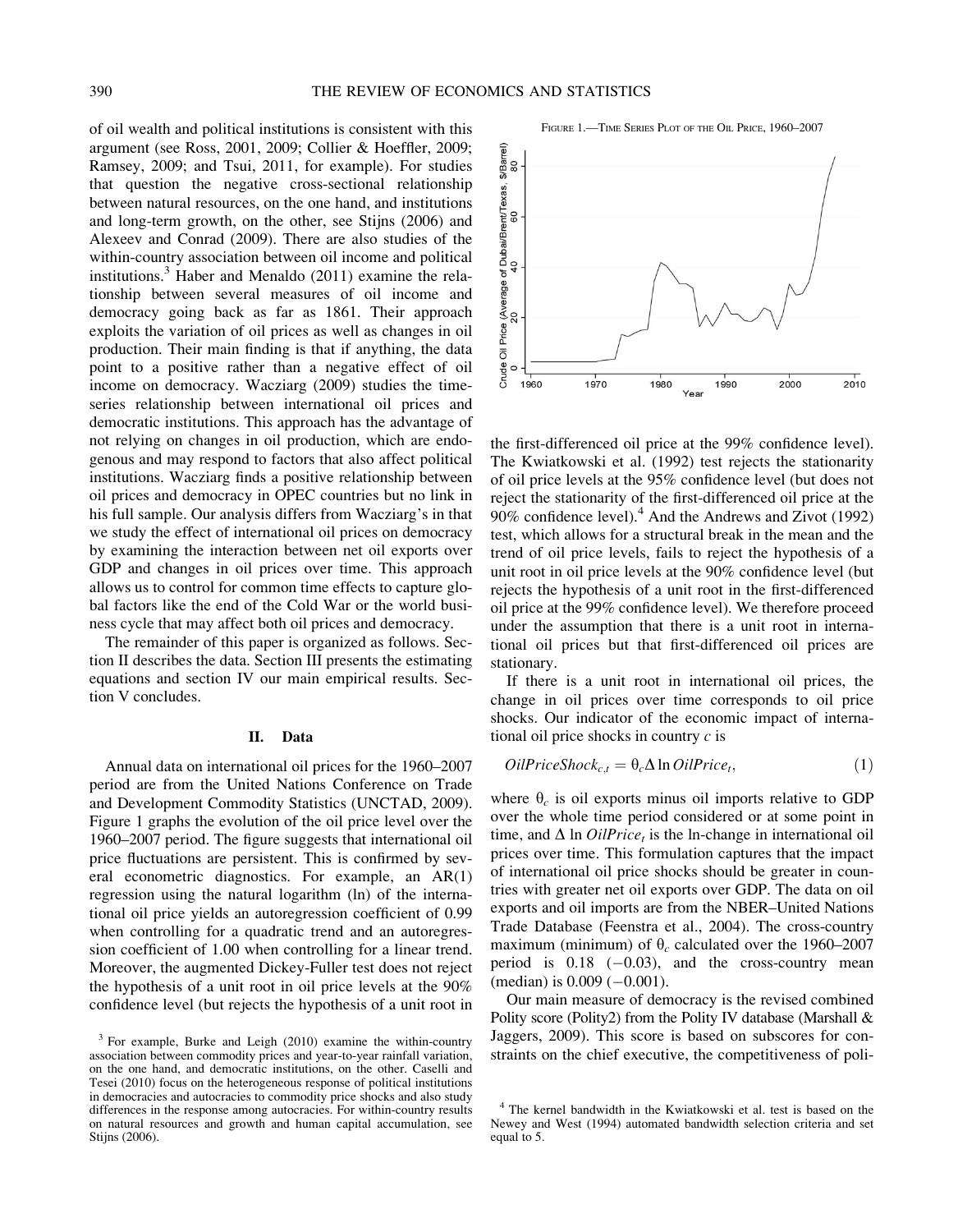TABLE 1.—SUMMARY STATISTICS OF POLITY MEASURES

Transition to autocracy indicator  $0.02$  0.16 0 1 2,371

Regime transition indicator (Regtrans)  $0.01$  0.20  $-1$ 

tical participation, and the openness and competitiveness of executive recruitment. The Polity2 score ranges from  $-10$ to  $+10$ . Higher values denote more democratic institutions. The Polity IV project also provides the subscores for constraints on the executive, political competition, and executive recruitment. The executive constraints subscore measures the extent of institutional constraints on the decisionmaking powers of chief executives. The score ranges from 1 to 7, with higher values denoting stronger executive constraints. The political competition score measures the degree of institutionalization of political competition and the extent of government restriction on political competition. This score ranges from 1 to 10, with greater values denoting more political competition. The openness and competitiveness of the executive recruitment score measure the ways in which social superordinates come to occupy their positions of political authority. The score ranges from 1 to 8, with greater values indicating more open and competitive executive recruitment.<sup>5</sup> The Polity IV project codes times of interregnum (anarchy) as a Polity2 score of 0. This coding rule may give a misleading picture of progress toward democracy as autocracies with negative Polity2 scores that fall into anarchy improve their Polity2 scores. Moreover, the Polity2 score is interpolated during multiyear transitions following an interregnum (anarchy) period. To deal with these coding issues and also ensure comparability between the Polity2 score and the Polity subscores (which are missing for interregnum periods), our baseline results exclude country-years that correspond to interregnum periods or transition periods associated with interregnum. But we also examine results for Polity2 with interregnum and transition periods and results based on the Polity IV Regtrans variable, a discrete version of the Polity2 variable.

Transition to democracy indicator

We also construct a democratic transition indicator that takes the value of 1 in year  $t$  if the country is a democracy in year t but was an autocracy in year  $t - 1$ , and an autocratic reversal indicator that takes the value of 1 in year t if the country is an autocracy in year  $t$  but was a democracy in year  $t - 1$ . Following the Polity IV project, countries are

coded as democracies if their Polity2 score is strictly positive; otherwise countries are coded as autocracies.<sup>6</sup> Table 1 provides some summary statistics of our measures of democracy.

1 1 5,020

#### III. Estimation

Our main reduced-form equation relates changes in countries' democracy score between  $t - 1$  and  $t \Delta Democ_{c,t}$  to the oil price shock in equation (1),

$$
\Delta Democ_{c,t} = a_c + b_t + d\,\text{OilPrice} Shock_{c,t} + e_{c,t} \tag{2}
$$

where  $a_c$  and  $b_t$  are country and year fixed effects, d the main coefficient of interest, and  $e_{c,t}$  an error term that is clustered at the country level. The method of estimation is least squares. To examine whether oil price shocks induce a change in countries' democratic institutions through per capita GDP growth  $\Delta$  ln GDP<sub>c,t</sub>, we estimate

$$
\Delta Democ_{c,t} = \alpha_c + \beta_t + \delta \Delta \ln GDP_{c,t} + \varepsilon_{c,t},\tag{3}
$$

where  $\alpha_c$  and  $\beta_t$  are country and year fixed effects,  $\delta$  the main coefficient of interest;  $\varepsilon_{c,t}$  an error term that is clustered at the country level, and GDP growth is instrumented by oil price shocks. The method of estimation is two-stage least squares. The implicit exclusion restriction is that oil price shocks affect democracy exclusively through per capita GDP.

# IV. Main Results

#### A. Reduced-Form Estimates

Table 2 presents the reduced-form effect of oil price shocks on our main measures of democratic institutions. Column 1 shows that a positive oil price shock in period  $t$ leads to a statistically significant increase in the Polity2 score. Oil price shocks in period  $t - 1$  and  $t - 2$  enter also with a positive coefficient, but the effects are less precisely estimated. In column 2, we find that the average annual oil price shock between t and  $t - 2$  has a statistically signifi-

<sup>&</sup>lt;sup>5</sup> The sample correlation of the within-country change in the executive constraints and political competition (executive recruitment) score is 0.63 (0.70). The sample correlation of the within-country change in the political competition and executive recruitment score is 0.63.

<sup>6</sup> We also examined results for democratic transition and autocratic reversal indicators that treat interregnum periods as missing observations. This did not affect our main results.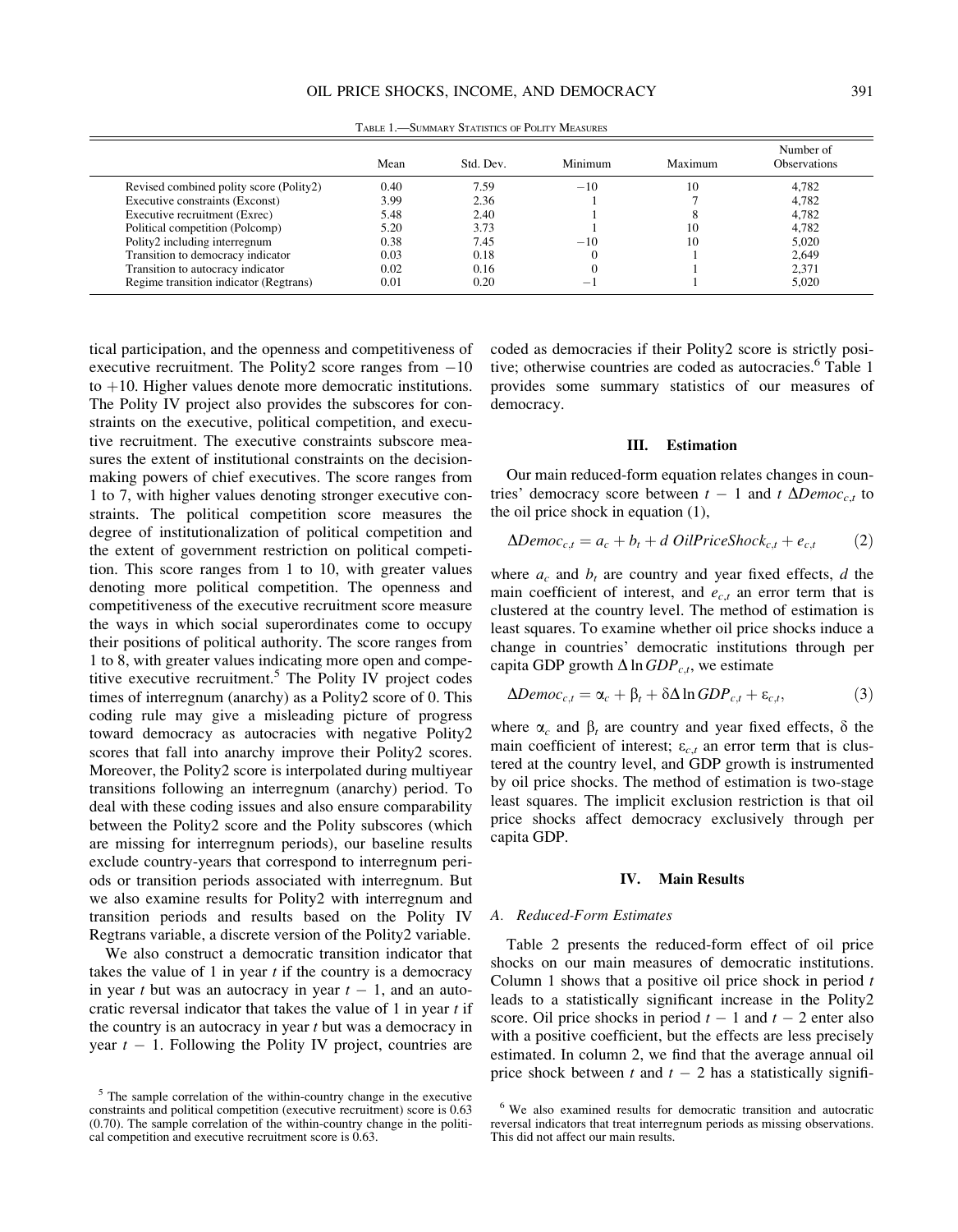| .<br>OIL I MCL DHOCKS INTO DEMOCKING |                  |          |           |                  |          |                |           |                  |
|--------------------------------------|------------------|----------|-----------|------------------|----------|----------------|-----------|------------------|
|                                      | $\Delta$ Polity2 |          |           | $\Delta$ Exconst |          | $\Delta$ Exrec |           | $\Delta$ Polcomp |
|                                      | (1)              | (2)      | (3)       | (4)              | (5)      | (6)            | (7)       | (8)              |
| Oil price shock, $t$                 | $1.26**$         |          | $0.52***$ |                  | 0.10     |                | $0.75***$ |                  |
|                                      | (2.51)           |          | (2.79)    |                  | (0.23)   |                | (2.80)    |                  |
| Oil price shock, $t - 1$             | $1.25*$          |          | 0.31      |                  | $0.43**$ |                | $0.80***$ |                  |
|                                      | (1.83)           |          | (0.86)    |                  | (2.40)   |                | (2.69)    |                  |
| Oil price shock, $t - 2$             | 1.14             |          | $-0.03$   |                  | $0.51**$ |                | $0.83**$  |                  |
|                                      | (1.48)           |          | $(-0.08)$ |                  | (2.08)   |                | (2.47)    |                  |
| 3-year oil price shock               |                  | $1.22**$ |           | 0.26             |          | $0.35**$       |           | $0.79***$        |
|                                      |                  | (2.49)   |           | (1.31)           |          | (2.24)         |           | (3.45)           |
| Country FE                           | Yes              | Yes      | Yes       | Yes              | Yes      | Yes            | Yes       | Yes              |
| Year FE                              | Yes              | Yes      | Yes       | Yes              | Yes      | Yes            | Yes       | Yes              |
| <b>Observations</b>                  | 4,782            | 4,782    | 4,782     | 4,782            | 4,782    | 4,782          | 4,782     | 4,782            |

TABLE 2.—OIL PRICE SHOCKS AND DEMOCRACY

The method of estimation is least squares; t-statistics shown in parentheses are based on Huber-robust standard errors that are clustered at the country level. The dependent variable in columns 1 and 2 is the change in the Polity2 score; columns 3 and 4, the change in the executive constraints score; columns 5 and 6, the change in the executive recruitment score; and columns 7 and 8, the change in the political competition score.<br>The dence.



cant positive effect on the Polity2 score. Figure 2 graphs the oil price and the Polity2 score for some countries that fit the pattern of the panel regressions. The reduced-form effect of oil price shocks on the Polity subscores for executive constraints, executive recruitment, and political competition is presented in columns 3 to 8. While the timing is different across subscores, all statistically significant effects point to a positive effect of oil price shocks on democratic institutions. The table also shows results for the three-year oil price shock defined as in equation (1) with the ln-change in oil prices between  $t$  and  $t - 3$ . The effect of a positive oil price shock on democracy is positive and statistically significant for all scores except executive constraints. The size of the effect on the Polity2 score implies that a 10 percentage point increase in international oil prices increases the Polity2 score on impact by around

0.012 points for every 10 percentage point increase in net oil over GDP. This increase in the Polity2 score is approximately 0.06 percentage points of its range (which goes from  $-10$  to  $+10$ ).

Table 3 allows for slow adjustment of democratic institutions to three-year oil price shocks by including the lagged Polity2 score as an additional explanatory variable. The method of estimation is least squares or system-GMM estimation (Blundell & Bond, 1998). The results indicate that the Polity2 score adjusts very slowly to shocks and that the long-run effect of a shock on the Polity2 score is around 10 times the effect on impact.<sup>7</sup> The long-run effect of the oil

 $<sup>7</sup>$  The long-run adjustment can be obtained as the adjustment on impact</sup> multiplied by the inverse of the coefficient on lagged Polity2 multiplied  $by -1$ .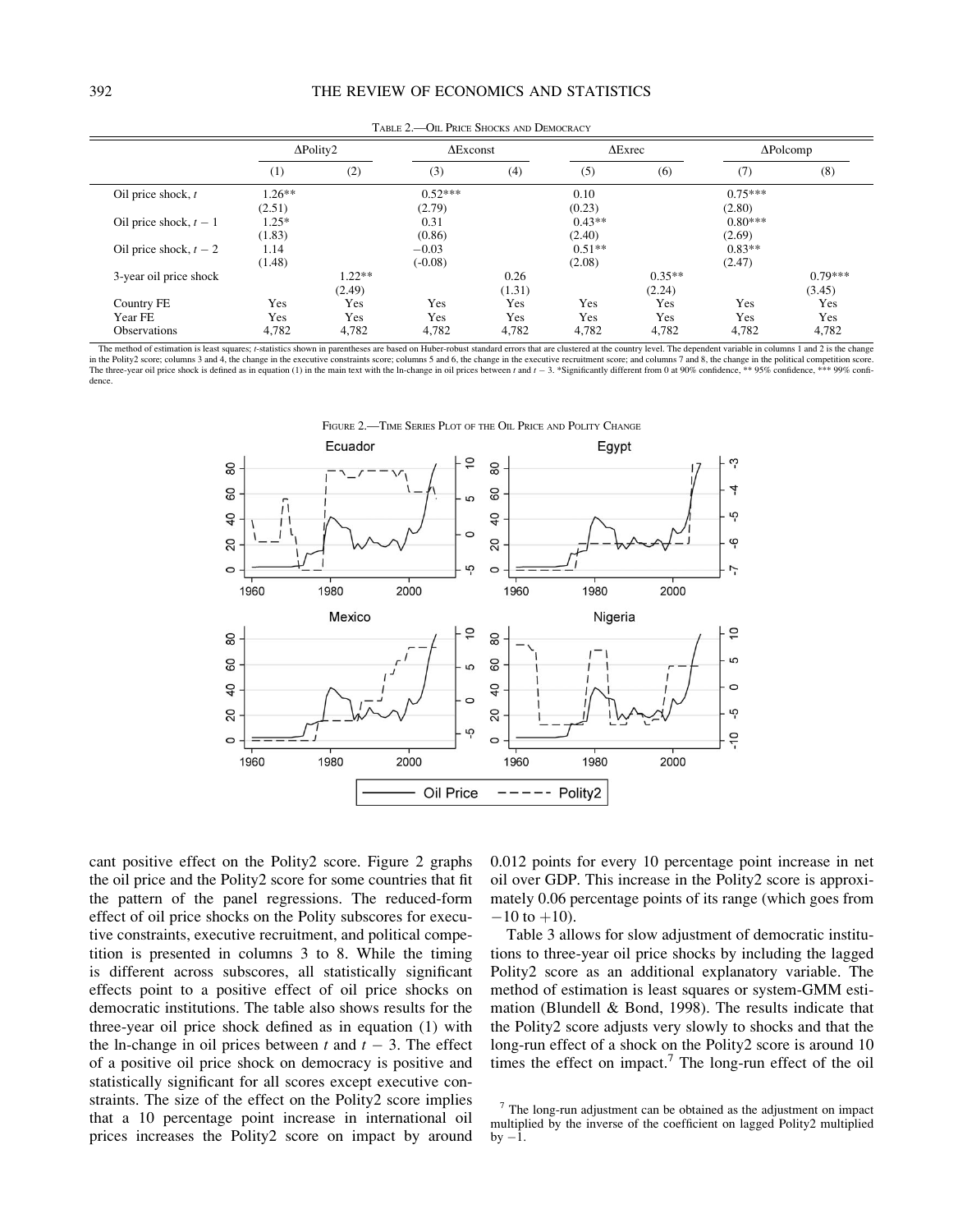|                          | $\Delta$ Polity2 |                   |            | $\Delta$ Exconst  |            | $\Delta$ Exrec    |            | $\Delta$ Polcomp  |
|--------------------------|------------------|-------------------|------------|-------------------|------------|-------------------|------------|-------------------|
|                          | (1)<br>LS        | (2)<br><b>GMM</b> | (3)<br>LS  | (4)<br><b>GMM</b> | (5)<br>LS  | (6)<br><b>GMM</b> | (7)<br>LS  | (8)<br><b>GMM</b> |
| 3-year oil price shock   | $1.67***$        | $1.70***$         | $0.42**$   | $0.36*$           | $0.49***$  | $0.48***$         | $0.99***$  | $0.96***$         |
|                          | (3.22)           | (2.93)            | (2.08)     | (1.74)            | (3.00)     | (2.87)            | (3.96)     | (3.21)            |
| Lagged democracy (Level) | $-0.10***$       | $-0.09***$        | $-0.12***$ | $-0.07**$         | $-0.12***$ | $-0.10***$        | $-0.10***$ | $-0.09***$        |
|                          | $(-8.98)$        | $(-3.12)$         | $(-9.43)$  | $(-2.27)$         | $(-9.62)$  | $(-3.40)$         | $(-8.86)$  | $(-3.21)$         |
| Country FE               | Yes              | Yes               | Yes        | Yes               | Yes        | Yes               | Yes        | Yes               |
| Year FE                  | Yes              | Yes               | Yes        | Yes               | Yes        | Yes               | Yes        | Yes               |
| Observations             | 4.782            | 4.782             | 4,782      | 4,782             | 4,782      | 4,782             | 4,782      | 4,782             |

TABLE 3.—OIL PRICE SHOCKS, DEMOCRACY, AND POLITY CONVERGENCE

The method of estimation in columns 1, 3, 5, and 7 is least squares; columns 2, 4, 6, and 8 system-GMM (Blundell & Bond, 1998). t-statistics shown in parentheses are based on Huber-robust standard errors that are clustered at the country level. The dependent variable in columns 1 and 2 is the change in the Polity2 score; columns 3 and 4, the change in the executive constraints score; columns 5 and 6, the change in the executive recruitment score; and columns 7 and 8, the change in the political competition score. The p-value on the Hansen J-test (AR2 test) of the overidentifying restrictions for the system-GMM estimation in column 2 is 0.97 (0.52), column 4, 0.77 (0.49); column 6, 0.67 (0.25); and column 8, 0.99 (0.90). The three-year oil price shock is defined as in equation (1) in the main text with the In-change in oil prices between t and  $t-3$ . Lagged democracy refers to the Polity2 score at  $t-1$  in columns 1 and 2 and to the relevant Polity subscore at  $t-1$  in columns 3-8. Significantly different from 0 at \*90% confidence, \*\*95% confidence, \*\*\*99% confidence.

| TABLE 4. PERSISTENT EFFECTS OF OIL PRICE SHOCKS ON GDP |  |  |  |
|--------------------------------------------------------|--|--|--|
|                                                        |  |  |  |

|                        |                                                   | $\Delta$ LnGDP      |                                                             |                     |                                                            |                     |                                                            |                    |  |
|------------------------|---------------------------------------------------|---------------------|-------------------------------------------------------------|---------------------|------------------------------------------------------------|---------------------|------------------------------------------------------------|--------------------|--|
|                        | Effect on<br>GDP on Impact<br>$(t \rightarrow t)$ |                     | Effect on GDP<br>after Three Years<br>$(t-3 \rightarrow t)$ |                     | Effect on GDP<br>after Five Years<br>$(t-5 \rightarrow t)$ |                     | Effect on GDP<br>after Ten Years<br>$(t-10 \rightarrow t)$ |                    |  |
|                        | $^{(1)}$<br>LS                                    | (2)<br><b>GMM</b>   | (3)<br>LS                                                   | (4)<br><b>GMM</b>   | (5)<br>LS                                                  | (6)<br><b>GMM</b>   | (7)<br>LS                                                  | (8)<br><b>GMM</b>  |  |
| Oil price shock        | $0.96***$<br>(4.73)                               | $0.94***$<br>(4.90) | $0.95***$<br>(5.82)                                         | $0.91***$<br>(4.96) | $1.00***$<br>(5.32)                                        | $0.99***$<br>(5.01) | $0.64**$<br>(2.25)                                         | $0.65**$<br>(2.60) |  |
| Country FE             | Yes                                               | Yes                 | Yes                                                         | Yes                 | Yes                                                        | Yes                 | Yes                                                        | Yes                |  |
| Year FE                | Yes                                               | Yes                 | Yes                                                         | Yes                 | Yes                                                        | Yes                 | Yes                                                        | Yes                |  |
| Number of observations | 4.782                                             | 4.782               | 4,625                                                       | 4,625               | 4.409                                                      | 4.409               | 3,829                                                      | 3,829              |  |

The method of estimation in columns 1, 3, 5, and 7 is least squares; columns 2, 4, 6, and 8, system-GMM. t-statistics shown in parentheses are based on Huber-robust standard errors that are clustered at the country level. The dependent variable is the ln-change in real per capita GDP. Columns 1 and 2 show the effect of an oil price shock in year t on the ln-change in GDP between year  $t-1$  and t, controlling for the level of real per capita GDP in year  $t - 1$ . Columns 3 and 4 show the effect of an oil price shock in year  $t - 3$  on the ln-change in GDP between year  $t - 4$  and t, controlling for the level of real per capita GDP in year  $t - 4$ . Columns 5 and 6 show the effect of an oil price shock in year  $t - 5$  on the ln-change in GDP between year  $t - 6$  and t, controlling for the level of real per capita GDP in year  $t - 6$ . Columns 7 and 8 show the effect of an oil price shock in year  $t-10$  on the ln-change in GDP between year  $t-11$  and t, controlling for the level of real per capita GDP in year  $t-11$ . Significantly different from 0 at \*90%, \*\*95%, \*\*99%.

price shock on the Polity2 score implies that a 10 percentage point increase in international oil prices increases the Polity2 score on impact by around 0.9 percentage points of its range for every 10 percentage point increase in net oil over GDP.

Table 4 indicates that positive oil price shocks have a statistically significant, positive and persistent effect on purchasing-power-parity GDP per capita growth from the Penn World Tables.<sup>8</sup> Columns 1 and 2 show that the effect is statistically significant on impact. The size of the effect implies that a 10 percentage point increase in international oil prices increases per capita GDP growth by around 1 percentage point for every 10 percentage point increase in net oil over GDP. Columns 3 and 4 show that the effect remains statistically significant after three years and that the strength of the effect is very similar to the effect on impact. Columns 5 and 6 show that the effect is also statistically significant after five years and that the strength of the effect continues to be similar to the effect on impact. The effect of oil price shocks on GDP growth over ten years remains statistically significant and is about two-thirds of the effect on impact. Table 5 contains analogous results for the Polity2

score. Columns 1 and 2 show the effect on impact. The size of the effect implies that a 10 percentage point increase in international oil prices increases the Polity2 score by around 0.017 percentage points of its range for every 10 percentage point increase in net oil over GDP. Columns 3 and 4 show that the effect remains statistically significant after three years and is around three times stronger than the effect on impact. The effect after five and ten years is still statistically significant and similar to the effect after three years.

# B. Two-Stage Least Squares Estimates

Table 6, panel A presents two-stage least squares estimates that use oil price shocks as an instrumental variable for real per capita GDP growth. The specifications are analogous to the reduced-form specifications in table 3 in all other regards.<sup>9</sup> We find positive and statistically significant effects on the Polity2 score as well as the subscores for executive constraints, executive recruitment, and political

<sup>8</sup> For information on the Penn World Tables GDP data see Heston, Summers, and Aten (2009).

<sup>&</sup>lt;sup>9</sup> All two-stage least squares regressions control for country and year fixed effects as well as the lagged democracy score (estimates are not reported). System-GMM results continue to be very similar to least squares results (see tables 3–5) and are therefore no longer reported.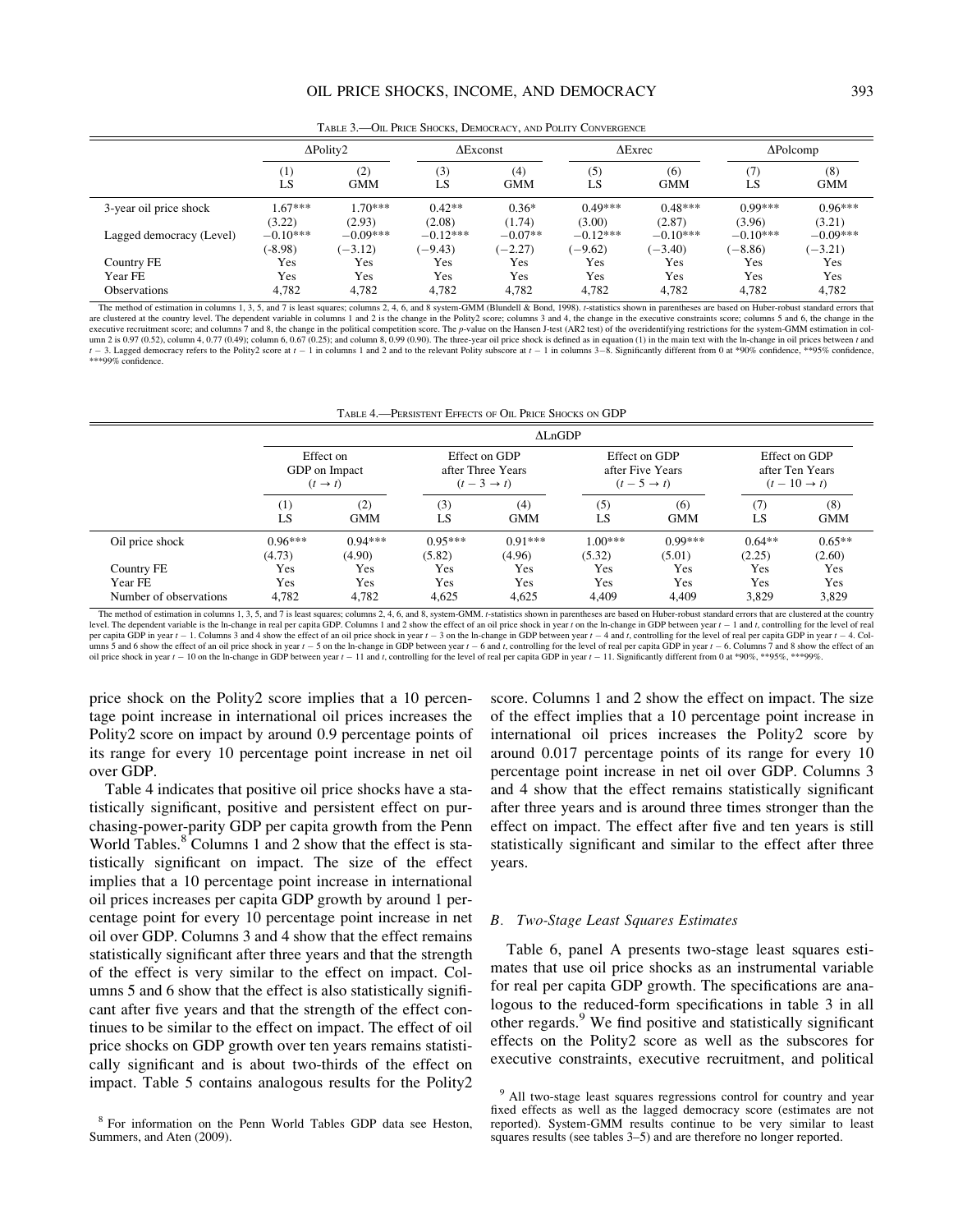|                        |                           |                                                       |                     | $\Delta$ Polity2                                                |                   |                                                                |                    |                                                                |  |
|------------------------|---------------------------|-------------------------------------------------------|---------------------|-----------------------------------------------------------------|-------------------|----------------------------------------------------------------|--------------------|----------------------------------------------------------------|--|
|                        |                           | Effect on<br>Polity2 on<br>Impact $(t \rightarrow t)$ |                     | Effect on<br>Polity2 after Three<br>Years $(t-3 \rightarrow t)$ |                   | Effect on Polity2<br>after Five Years<br>$(t-5 \rightarrow t)$ |                    | Effect on Polity2<br>after Ten Years<br>$(t-10 \rightarrow t)$ |  |
|                        | $\scriptstyle{(1)}$<br>LS | (2)<br><b>GMM</b>                                     | (3)<br>LS           | (4)<br><b>GMM</b>                                               | (5)<br>LS         | (6)<br><b>GMM</b>                                              | (7)<br>LS          | (8)<br><b>GMM</b>                                              |  |
| Oil price shock        | $.52***$<br>(3.34)        | $1.80**$<br>(2.37)                                    | $4.47***$<br>(2.68) | $4.68***$<br>(2.83)                                             | $3.34*$<br>(1.91) | $4.55***$<br>(2.04)                                            | $4.83**$<br>(2.06) | $3.77*$<br>(1.70)                                              |  |
| Country FE<br>Year FE  | Yes<br>Yes                | Yes<br>Yes                                            | Yes<br><b>Yes</b>   | Yes<br>Yes                                                      | Yes<br>Yes        | Yes<br>Yes                                                     | Yes<br>Yes         | Yes<br><b>Yes</b>                                              |  |
| Number of observations | 4.782                     | 4.782                                                 | 4.610               | 4.610                                                           | 4.390             | 4.390                                                          | 3.811              | 3,811                                                          |  |

TABLE 5.—PERSISTENT EFFECTS OF OIL PRICE SHOCKS ON DEMOCRACY

The method of estimation in columns 1, 3, 5, and 7 is least squares; columns 2, 4, 6, and 8 system-GMM. t-statistics shown in parentheses are based on Huber-robust standard errors that are clustered at the country level. The dependent variable is the change in the Polity2 score. Columns 1 and 2 show the effect of an oil price shock in year t on the change in the Polity2 score between year  $t - 1$  and t, controlling for the level of the Polity2 score in year  $t-1$ . Columns 3 and 4 show the effect of an oil price shock in year  $t-3$  on the change in the Polity2 score between year  $t-4$  and t, controlling for the level of the Polity2 score in year  $t-4$ Columns  $5$  and  $6$  show the effect of an oil price shock in year  $t$  $-5$  on the change in the Polity2 score between year  $t - 6$  and t, controlling for the level of the Polity2 score in year  $t - 6$  $-6.$  Columns 7 and 8 effect of an oil price shock in year  $t - 10$  on the change in the Polity2 score between year  $t - 11$  and t, controlling for the level of the Polity2 score in year  $t - 11$ . Significantly different from 0 at \*90%, \*\*95%, \*\*\*99%.

| TABLE 6. OIL PRICE SHOCKS, INCOME, AND DEMOCRACY |                  |                                         |                |                  |  |  |
|--------------------------------------------------|------------------|-----------------------------------------|----------------|------------------|--|--|
|                                                  | $\Delta$ Polity2 | $\Delta$ Exconst                        | $\Delta$ Exrec | $\Delta$ Polcomp |  |  |
|                                                  | (1)              | (2)                                     | (3)            | (4)              |  |  |
|                                                  |                  | A: 2SLS Estimates of the Effect of Oil  |                |                  |  |  |
|                                                  |                  | Price Shocks on Democracy through GDP   |                |                  |  |  |
| AL nGDP                                          | 4.39***          | $1.10**$                                | $1.31***$      | $2.59***$        |  |  |
|                                                  | (3.27)           | (2.09)                                  | (3.10)         | (3.94)           |  |  |
| First-stage $F$ -statistic                       | 45               | 45                                      | 45             | 45               |  |  |
| Country FE                                       | Yes              | <b>Yes</b>                              | Yes            | Yes              |  |  |
| Year FE                                          | <b>Yes</b>       | <b>Yes</b>                              | Yes            | Yes              |  |  |
| Number of observations                           | 4.782            | 4.782                                   | 4.782          | 4.782            |  |  |
|                                                  |                  | B: OLS Estimates of the Effect That GDP |                |                  |  |  |
|                                                  | Has on Democracy |                                         |                |                  |  |  |
| AL nGDP                                          | 0.38             | $0.21**$                                | 0.07           | 0.13             |  |  |
|                                                  | (1.43)           | (2.17)                                  | (0.67)         | (1.05)           |  |  |
| Country FE                                       | <b>Yes</b>       | <b>Yes</b>                              | Yes            | Yes              |  |  |
| Year FE                                          | <b>Yes</b>       | <b>Yes</b>                              | <b>Yes</b>     | Yes              |  |  |
| Number of countries                              | 4.782            | 4.782                                   | 4.782          | 4.782            |  |  |

The method of estimation in panel A is two-stage least squares; panel B, least squares. t-statistics shown in parentheses are based on Huber-robust standard errors that are clustered at the country level. The instrumental variable in panel A is the three-year oil price shock defined as in equation (1) with the In-change in oil prices between  $t$  and  $t - 3$ . The dependent variable in column 1 is the change in the Polity2 score; column 2, the change in the executive constraints score; column 3, the change in the executive recruitment score; and column 4, the change in the political competition score. The specification in column 1 controls for the Polity2 score at  $t - 1$ , and the specifications in columns 2–4 for the rele-<br>vant Polity subscore at  $t - 1$ . Significantly different from 0 at \*90%, \*\*95%, \*\*\*99%.

competition. The point estimate implies that a 1 percentage point increase in per capita GDP leads to an increase in the Polity2 score of 0.22 percentage points of its range on impact. The impact response of the Polity subscores for executive constraints and executive recruitment corresponds to 0.16 percentage points of their respective ranges and the response of the political competition subscore to 0.26 percentage points of its range.<sup>10</sup> The coefficient estimates and significance levels on the lagged democracy scores are very similar to those in table 3, and the implied long-run effects therefore continue to be around ten times the impact effects. Hence, the long-run effect of a 1 percen-

tage point increase in per capita GDP is an increase in the Polity2 score of 2.2 percentage points of its range. The table also reports the first-stage  $F$ -statistic; the statistic is around 45, substantially above the threshold of 10 recommended by Staiger and Stock (1997), which indicates that weak instruments should not be an important concern.

Table 6, panel B reports least squares estimates of the effect of per capita GDP on democracy. Least squares estimates are positive but smaller than two-stage least squares estimates and statistically insignificant in most cases. This might be due to measurement error in GDP growth (Heston, 1994; Deaton, 2005; Johnson et al., 2009). If measurement error is classical and unrelated to oil price shocks, least squares estimates would be biased toward 0, but two-stage least squares estimates would be unaffected. Least squares estimates could also be smaller because they end up capturing the effect of a GDP shock with average persistence, as GDP is subject to permanent as well as transitory shocks.<sup>11</sup> On the other hand, two-stage least squares estimates using oil price shocks as an instrument capture the effect of very persistent GDP shocks. There could also be other reasons for the discrepancy between least squares estimates and two-stage least squares estimates. For example, oil-pricedriven income shocks might have stronger effects on government tax revenues or the interpersonal income distribution than other shocks to GDP.

Tables 7 and 8 implement tests of the overidentifying restriction that oil price shocks affect democracy only through GDP. The approach in table 7 uses lagged GDP per capita levels as an additional instrument for GDP growth. Lagged GDP levels can be used as an additional instrument if they affect democratic institutions only through GDP growth. Table 7, panel A reports the joint F-statistic for the first-stage effect of oil price shocks and lagged GDP levels on GDP growth, which indicates that weak instruments

<sup>&</sup>lt;sup>10</sup> Dropping lagged democracy scores yields the following impact effects ( $t$ -statistics): 3.21 (2.55) for Polity2, 0.7 (1.31) for executive constraints, 0.93 (2.27) for executive recruitment, and 2.1 (3.37) for political competition. Hence, the effects continue to be statistically significant except for executive constraints.

<sup>&</sup>lt;sup>11</sup> Put differently, the discrepancy could be due to shocks with different degrees of persistence having different effects on democratic institutions. See Angrist and Pischke (2009) for more on instrumental-variables estimation in the presence of heterogeneous effects.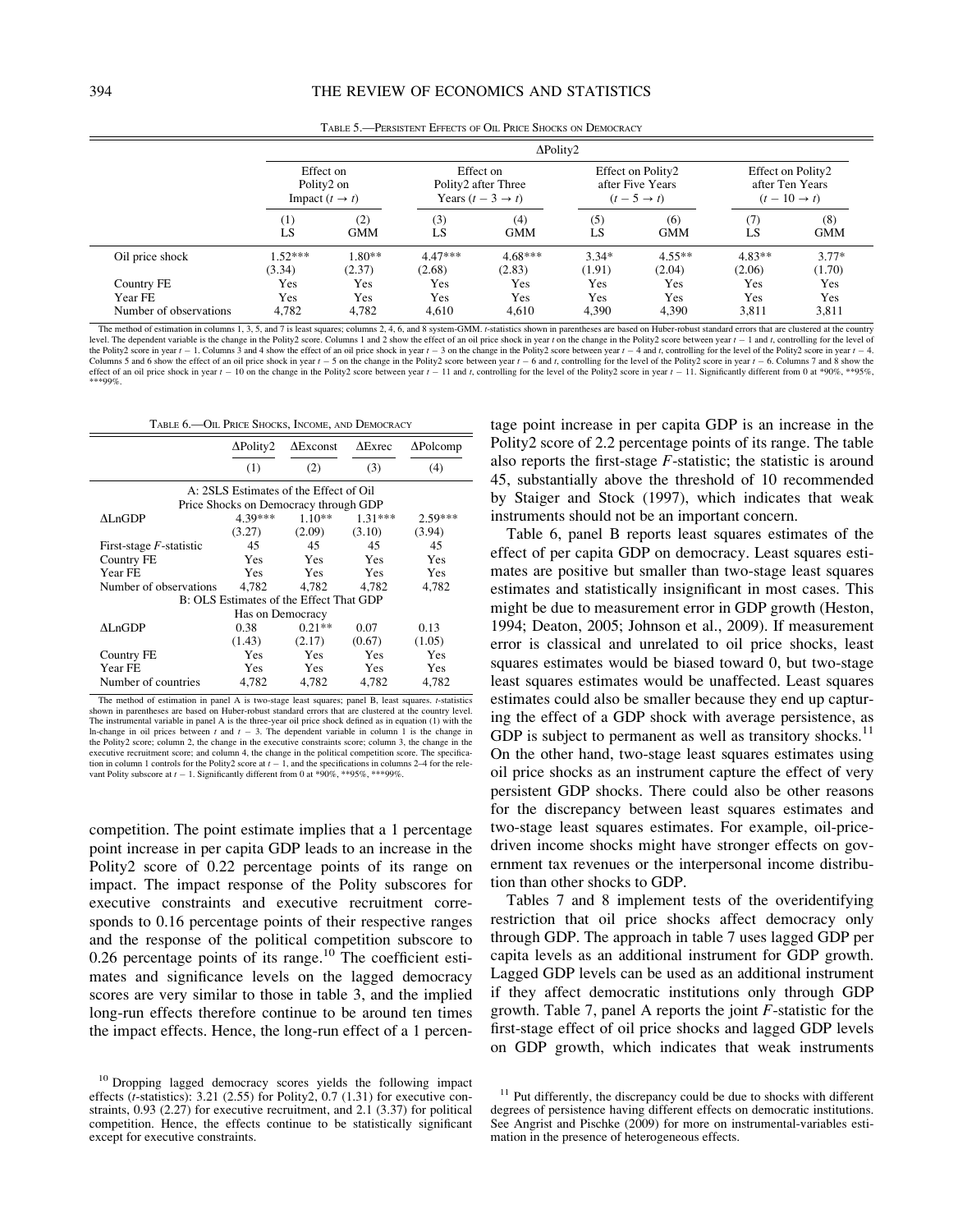|                            | $\Delta$ Polity2    | $\Delta$ Exconst                        | $\Delta$ Exrec | $\Delta$ Polcomp |
|----------------------------|---------------------|-----------------------------------------|----------------|------------------|
|                            | (1)                 | (2)                                     | (3)            | (4)              |
|                            |                     | A: IV Is Oil Price Shock and Lagged GDP |                |                  |
| $\Lambda$ LnGDP            | 3.97***             | $1.10**$                                | $1.22**$       | $2.07***$        |
|                            | (2.63)              | (2.16)                                  | (2.31)         | (2.93)           |
| Hansen J, <i>p</i> -value  | 0.74                | 0.93                                    | 0.85           | 0.46             |
| First-stage $F$ -statistic | 71                  | 71                                      | 71             | 71               |
| Country FE                 | <b>Yes</b>          | Yes                                     | Yes            | Yes              |
| Year FE                    | Yes                 | Yes                                     | <b>Yes</b>     | Yes              |
| Number of observations     | 4,759               | 4,759                                   | 4,759          | 4,759            |
|                            | B: IV Is Lagged GDP |                                         |                |                  |
| Three-year oil price shock | 0.34                | 0.03                                    | 0.07           | 0.37             |
|                            | (0.32)              | (0.09)                                  | (0.19)         | (0.76)           |
| $\Lambda$ LnGDP            | 3.58                | 1.06                                    | 1.14           | 1.65             |
|                            | (1.45)              | (1.27)                                  | (1.31)         | (1.44)           |
| First-stage $F$ -statistic | 40                  | 40                                      | 40             | 40               |
| Country FE                 | Yes                 | Yes                                     | <b>Yes</b>     | Yes              |
| Year FE                    | Yes                 | Yes                                     | Yes            | Yes              |
| Number of countries        | 4,759               | 4,759                                   | 4,759          | 4,759            |
|                            |                     |                                         |                |                  |

TABLE 7.—OIL PRICE SHOCKS, INCOME, AND DEMOCRACY TEST OF EXCLUSION RESTRICTION I

The method of estimation is two-stage least squares. t-statistics shown in parentheses are based on Huber-robust standard errors that are clustered at the country level. The instrumental variable in panel A is the three-year oil price shock defined as in equation  $(1)$  with the ln-change in oil prices between t and  $t-3$  and the lagged level of real per capita GDP; in panel B the instrumental variable is the lagged level of real per capita GDP. The dependent variable in column 1 is the change in the Polity2 score; column 2, the change in the executive constraints score; column 3, the change in the executive recruitment score; and column 4, the change in the political competition score. The specification in column 1 controls for the Polity2 score at  $t - 1$ , and the specifications in columns 2–4 for the relevant Polity subscore at  $t - 1$ . Significantly different from 0 at \*90%, \*\*95%, \*\*\*99%.

should not be an important concern. The table also reports the p-values of the Hansen test of overidentifying restriction. The Hansen test does not reject the overidentifying restriction. Table 7, panel B reports the effect of oil price shocks on democratic institutions conditional on per capita GDP growth instrumented by lagged GDP levels. The F-statistic for the first-stage effect of lagged GDP levels on GDP growth suggests that the instrument is quite strong. Our results indicate that the (direct) effect of oil price shocks is statistically insignificant. The effect of GDP growth conditional on oil price shocks is also statistically insignificant. One reason could be that the lagged GDP instrument captures mostly differences in GDP growth due to mean reversion and that such growth differences have a weaker or no effect on democratic institutions. Table 8 examines results using lagged savings rates as an instrument for income (Acemoglu et al., 2008).<sup>12</sup> Table 8, panel A reports two-stage least squares estimates where per capita GDP growth is instrumented by both the change in the savings rate between  $t - 1$  and  $t - 2$  and the oil price shock variable. The first-stage regression yields a joint  $F$ -statistic of around 25, which indicates that weak instruments are again not a main concern. The effect of per capita GDP growth on democratic institutions is statistically significant and similar to our previous results. The Hansen test does not reject the overidentifying restriction. Table 8, panel B examines the effect of oil price shocks and per capita GDP growth separately using the change in the lagged sav-

TABLE 8.—OIL PRICE SHOCKS, INCOME, AND DEMOCRACY TEST OF EXCLUSION RESTRICTION II

|                                                  | $\Delta$ Polity2 | $\Delta$ Exconst             | $\Delta$ Exrec | $\Delta$ Polcomp |  |  |  |  |
|--------------------------------------------------|------------------|------------------------------|----------------|------------------|--|--|--|--|
|                                                  | (1)              | (2)                          | (3)            | (4)              |  |  |  |  |
| A: IV Is Oil Price Shock and Lagged Savings Rate |                  |                              |                |                  |  |  |  |  |
| $\Delta$ LnGDP                                   | $5.15***$        | $1.34**$                     | $1.63***$      | $2.69***$        |  |  |  |  |
|                                                  | (3.53)           | (2.51)                       | (3.37)         | (3.86)           |  |  |  |  |
| Hansen J, $p$ -value                             | 0.30             | 0.38                         | 0.17           | 0.91             |  |  |  |  |
| First-stage $F$ -statistic                       | 25               | 25                           | 25             | 25               |  |  |  |  |
| Country FE                                       | Yes              | <b>Yes</b>                   | <b>Yes</b>     | Yes              |  |  |  |  |
| Year FE                                          | <b>Yes</b>       | <b>Yes</b>                   | <b>Yes</b>     | Yes              |  |  |  |  |
| <b>Observations</b>                              | 4.731            | 4,731                        | 4.731          | 4,731            |  |  |  |  |
|                                                  |                  | B: IV Is Lagged Savings Rate |                |                  |  |  |  |  |
| Oil price shock                                  | $-2.26$          | $-0.62$                      | $-1.09$        | $-0.13$          |  |  |  |  |
|                                                  | $(-0.81)$        | $(-0.75)$                    | $(-0.99)$      | $(-0.11)$        |  |  |  |  |
| ALnGDP                                           | 10.47            | 2.79                         | 4.22           | 3.01             |  |  |  |  |
|                                                  | (1.43)           | (1.28)                       | (1.48)         | (0.93)           |  |  |  |  |
|                                                  | $[0.08]$ *       | [0.11]                       | $[0.08]$ *     | [0.30]           |  |  |  |  |
| First-stage $F$ -statistic                       | 7                | 7                            | 7              | 7                |  |  |  |  |
| Country FE                                       | Yes              | Yes                          | Yes            | Yes              |  |  |  |  |
| Year FE                                          | Yes              | Yes                          | <b>Yes</b>     | Yes              |  |  |  |  |
| Number of countries                              | 4,731            | 4,731                        | 4,731          | 4,731            |  |  |  |  |

The method of estimation is two-stage least squares. t-statistics shown in parentheses are based on Huber-robust standard errors that are clustered at the country level. In panel B the *p*-values in square brackets are based on the Anderson-Rubin test of statistical significance. A key property of the Anderson-Rubin test is robustness to weak instruments (see, for example, Andrews & Stock, 2005). The instrumental variable in panel A is the three-year oil price shock defined as in equation (1) with the ln-change in oil prices between t and  $t - 3$  and the change in the savings rate between  $t - 1$  and  $t - 2$ ; in panel B the instrumental variable is the lagged change in the savings rate between  $t - 1$  and  $t - 2$ . The dependent variable in column 1 is the change in the Polity2 score; column 2, the change in the executive constraints score; column 3, the change in the executive recruitment score; and column 4, the change in the political competition score. The specification in column 1 controls for the Polity2 score at  $t - 1$ , and the specifications in columns 2–4 for the relevant Polity subscore at  $t-1$ . Significantly different from 0 at \*90%, \*\*95%, \*\*\*99%. When the asterisks are next to the test statistic, the confidence level applies to that test statistic only.

ings rate as an instrument for GDP growth. The first-stage F-statistic is now below the Staiger and Stock (1997) threshold of 10 and indicates that weak instruments are a concern. As weak instruments can lead to severe biases in the two-stage least squares standard errors (and derived tstatistics), we also report the p-values of the Anderson-Rubin test of statistical significance in brackets. A key property of this test is robustness to weak instruments. 2SLS standard errors (and derived t-statistics), on the other hand, are not robust to weak instruments, and inference based on 2SLS standard errors can be very misleading as a result. (See Andrews & Stock, 2005, for a review of these issues.)<sup>13</sup> Our results suggest that oil price shocks do not have a statistically significant (direct) effect on democratic institutions conditional on GDP growth. The effect of per capita GDP growth on the Polity2 score and the subscore for executive recruitment is positive and statistically significant at the 90% confidence level according to the Anderson-Rubin test but statistically insignificant according to the t-statistic based on the two-stage least squares standard errors. The effect of GDP growth on the subscores for executive constraints and political competition is positive but statistically insignificant according to the t-statistic

 $12$  The savings rate is calculated as 1 minus consumption over GDP using data from the Penn World Tables.

<sup>&</sup>lt;sup>13</sup> The Anderson-Rubin test also has good power properties (it is a uniformly most powerful unbiased test under certain conditions). We implement a version of the Anderson-Rubin test that is robust to heteroskedasticity and arbitrary within-country correlation of the residuals.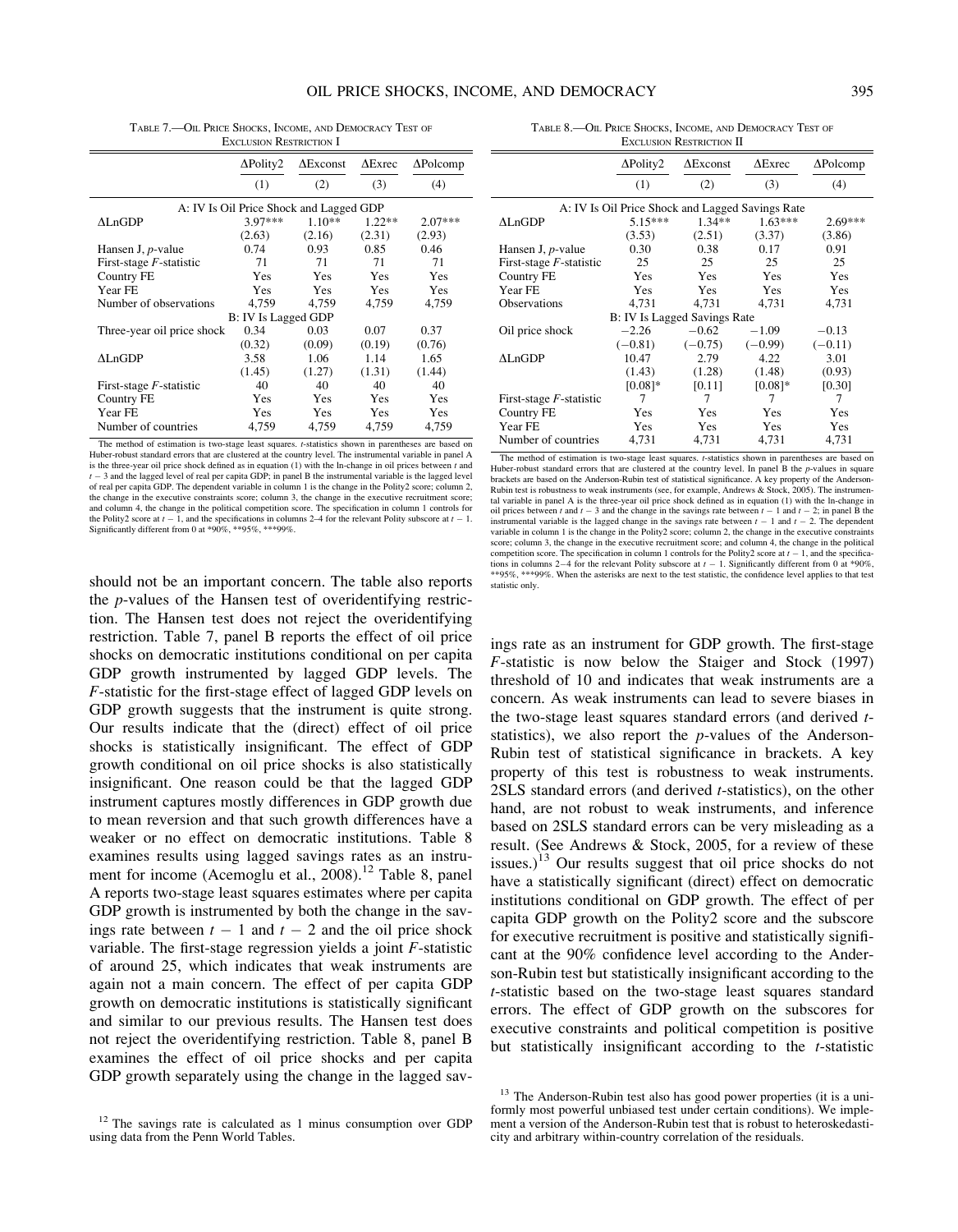# 396 THE REVIEW OF ECONOMICS AND STATISTICS

TABLE 9.—ROBUSTNESS I: EXCLUDING MAJOR OIL PRODUCERS AND OIL CONSUMERS

|                                   | $\Delta$ Polity2   | $\Delta$ Exconst | $\triangle$ Exrec   | $\Delta$ Polcomp    |
|-----------------------------------|--------------------|------------------|---------------------|---------------------|
|                                   | (1)                | (2)              | (3)                 | (4)                 |
| AL:nGDP                           | $4.05**$<br>(2.63) | 0.28<br>(0.36)   | $1.60***$<br>(2.84) | $2.95***$<br>(3.44) |
| First-stage $F$ -statistic        | 21                 | 21               | 21                  | 21                  |
| Country FE                        | Yes                | Yes              | Yes                 | Yes                 |
| Year FE<br>Number of observations | Yes<br>3,957       | Yes<br>3,957     | Yes<br>3,957        | Yes<br>3,957        |

The meethod of estimation is two-stage least squares, *t*-statistics shown in parentheses are based on Huber-robust standard errors that are clustered at the country level. The instrumental variable is the three-year oil price shock defined as in equation (1) in the main text with the ln-change in oil prices between t and  $t - 3$ . The dependent variable in column 1 is the change in the Polity2 score; column 2, the change in the executive constraints score; column 3, the change in the executive recruitment score; and column 4, the change in the political competition score. Excluded countries are those that produce or consume more than 1% of world oil production: Algeria, Canada, China, Germany, Indonesia, Iran, Iraq, Italy, Kuwait, Libya, Mexico, The Netherlands, Nigeria, Norway, Oman, Qatar, Russia, Saudi Arabia, United Arab Emirates, United Kingdom, United States, and Venezuela. The specification in column 1 controls for the Polity2 score at  $t - 1$ , and the specifications in columns 2–4 for the relevant Polity subscore at  $t - 1$ . Significantly different from 0 at \*90%, \*\*95%, \*\*\*99%.

based on the two-stage least squares standard errors and the Anderson-Rubin test.

### C. Further Robustness Checks

International oil prices could be affected by (anticipated) GDP growth or political change in large producer and consumer countries. Table 9 therefore presents two-stage least squares effects of GDP growth on democratic institutions in countries that produce or consume less than 1% percent of world oil production.<sup>14</sup> (Anticipated) GDP growth or political change in these countries is unlikely to have significant effects on international oil prices. The estimates in table 9 show that oil-price-driven GDP shocks continue to have a statistically significant effect on democratic institutions. The size of the effects is similar to our previous results except for executive constraints.

It is sometimes maintained that upturns in international oil prices are bad for economic and political development in countries where oil exports are an important share of GDP (Friedman, 2006, 2008). Table 10 examines this view after restricting the sample to countries that are net oil exporters. The effect of oil-price-driven per capita GDP growth on democratic institutions continues to be positive and statistically significant, and point estimates are somewhat larger than in previous tables. Table 11 examines whether the effect of oil-price-driven GDP growth on democratic institutions is significantly different in OPEC countries. The difference between the effect in OPEC countries and in non-OPEC countries is captured by the interaction effect. This effect enters positively but is statistically insignificant.<sup>15</sup>

TABLE 10.—ROBUSTNESS II: OIL EXPORTERS ONLY

|                            | $\Delta$ Polity2<br>(1) | $\Delta$ Exconst<br>(2) | $\Delta$ Exrec<br>(3) | $\Delta$ Polcomp<br>(4) |
|----------------------------|-------------------------|-------------------------|-----------------------|-------------------------|
|                            |                         |                         |                       |                         |
| $\Delta$ LnGDP             | $6.91*$                 | $2.27*$                 | $2.01*$               | $3.65**$                |
|                            | (1.95)                  | (1.77)                  | (1.75)                | (2.38)                  |
| First-stage $F$ -statistic | 22                      | 22                      | 22                    | 22                      |
| Country FE                 | Yes                     | Yes                     | Yes                   | Yes                     |
| Year FE                    | Yes                     | Yes                     | Yes                   | Yes                     |
| Number of observations     | 1.518                   | 1,518                   | 1.518                 | 1,518                   |

The method of estimation is two-stage least squares. t-statistics shown in parentheses are based on Huber-robust standard errors that are clustered at the country level. The instrumental variable is the three-year oil price shock defined as in equation (1) with the ln-change in oil prices between t and  $t - 3$ . The dependent variable in column 1 is the change in the Polity2 score; column 2, the change in the executive constraints score; column 3, the change in the executive recruitment score; and column 4, the change in the political competition score. The oil-exporting countries are Albania, Algeria, Angola, Argentina, Azerbaijan, Bahrain, Bolivia, Cameroon, Canada, Chad, Colombia, Democratic Republic of Congo, Ecuador, Egypt, Equatorial Guinea, Gabon, Indonesia, Iran, Iraq, Kazakhstan, Kuwait, Libya, Malaysia, Mexico, Niger, Nigeria, Norway, Oman, Papua New Guinea, Peru, Qatar, Republic of Congo, Russia, Saudi Arabia, Singapore, Trinidad and Tobago, Tunisia, Turkmenistan, United Arab Emirates, United Kingdom, Uzbekistan, Venezuela, Vietnam, and Yemen. The specification in column 1 controls for the Polity2 score at  $t - 1$ , and the specifications in columns 2–4 for the relevant Polity subscore at  $t - 1$ . Significantly different from 0 at \*90%, \*\*95%, \*\*\* 99%.

TABLE 11.—ROBUSTNESS III: IS THE STRUCTURAL RELATIONSHIP DIFFERENT FOR OPEC?

|                            | $\Delta$ Polity2 | $\Delta$ Exconst | $\Delta$ Exrec | $\Delta$ Polcomp |  |  |  |
|----------------------------|------------------|------------------|----------------|------------------|--|--|--|
|                            | (1)              | (2)              | (3)            | (4)              |  |  |  |
| $\Lambda$ LnGDP            | $3.30***$        | 0.53             | $1.12***$      | $2.31***$        |  |  |  |
|                            | (2.83)           | (1.05)           | (2.77)         | (3.07)           |  |  |  |
| $\Lambda$ LnGDP*           | 1.43             | 0.74             | 0.24           | 0.37             |  |  |  |
| <b>OPEC</b>                | (1.11)           | (1.32)           | (0.70)         | (0.60)           |  |  |  |
| First-stage $F$ -statistic | 15               | 15               | 15             | 15               |  |  |  |
| Marginal effect in         | $4.73***$        | $1.27**$         | $1.36***$      | $2.68***$        |  |  |  |
| OPEC oil exporters         | (3.20)           | (2.16)           | (3.03)         | (3.97)           |  |  |  |
| Country FE                 | Yes              | Yes              | Yes            | Yes              |  |  |  |
| Year FE                    | Yes              | Yes              | Yes            | Yes              |  |  |  |
| Number of observations     | 4,782            | 4.782            | 4.782          | 4,782            |  |  |  |

The method of estimation is two-stage least squares. t-statistics shown in parentheses are based on Huber-robust standard errors that are clustered at the country level. The instrumental variable is the three-year oil price shock defined as in equation (1) with the ln-change in oil prices between t and  $t - 3$ and the three-year oil price shock interacted with an indicator variable that is 1 if and only if a country is part of OPEC. The countries that are part of OPEC are Algeria, Angola, Ecuador, Indonesia, Iran, Iraq, Kuwait, Libya, Nigeria, Qatar, Saudi Arabia, United Arab Emirates, and Venezuela. The dependent variable in column 1 is the change in the Polity2 score; column 2, the change in the executive constraints score; column 3, the change in the executive recruitment score; and column 4, the change in the political competition score. The specification in column 1 controls for the Polity2 score at  $t - 1$ , and the specifications in columns 2–4 for the relevant Polity subscore at  $t - 1$ . Significantly different from 0 at \*90%, \*\*95%, \*\*\*99%. When the asterisks are next to the test statistic, the confidence level applies to that test statistic only.

In table 12 we split the sample into two subperiods with a similar number of observations. Panel A presents twostage least squares estimates for the pre-1987 period, and panel B shows estimates for the post-1987 period. Oil price shocks have a statistically significant effect on per capita GDP in both samples. The effect of oil-price-driven GDP growth on the Polity2 score is also statistically significant in both samples. The point estimates for the Polity2 score are similar: 2.60 before 1987 and 2.57 after 1987. The results for Polity subscores are stronger for the post-1987 period.

Table 13 estimates the effect of oil-price-driven GDP growth on democratic institutions for the period after 1970. The value for net oil exports over GDP used in the oil price shock in equation (1) now corresponds to the beginning of the sample period (1970) to preclude any effect of interna-

 $14$  The excluded countries according to the  $1\%$  criterion are Algeria, Canada, China, Germany, Indonesia, Iran, Iraq, Italy, Kuwait, Libya, Mexico, The Netherlands, Nigeria, Norway, Oman, Qatar, Russia, Saudi Arabia, United Arab Emirates, United Kingdom, United States, and Vene-

zuela.<br><sup>15</sup> The first-stage effect of oil price shocks on GDP per capita for the OPEC oil exporters has a t-value of 7.6 while the first-stage effect for the remaining countries hast a *t*-value of 5.3.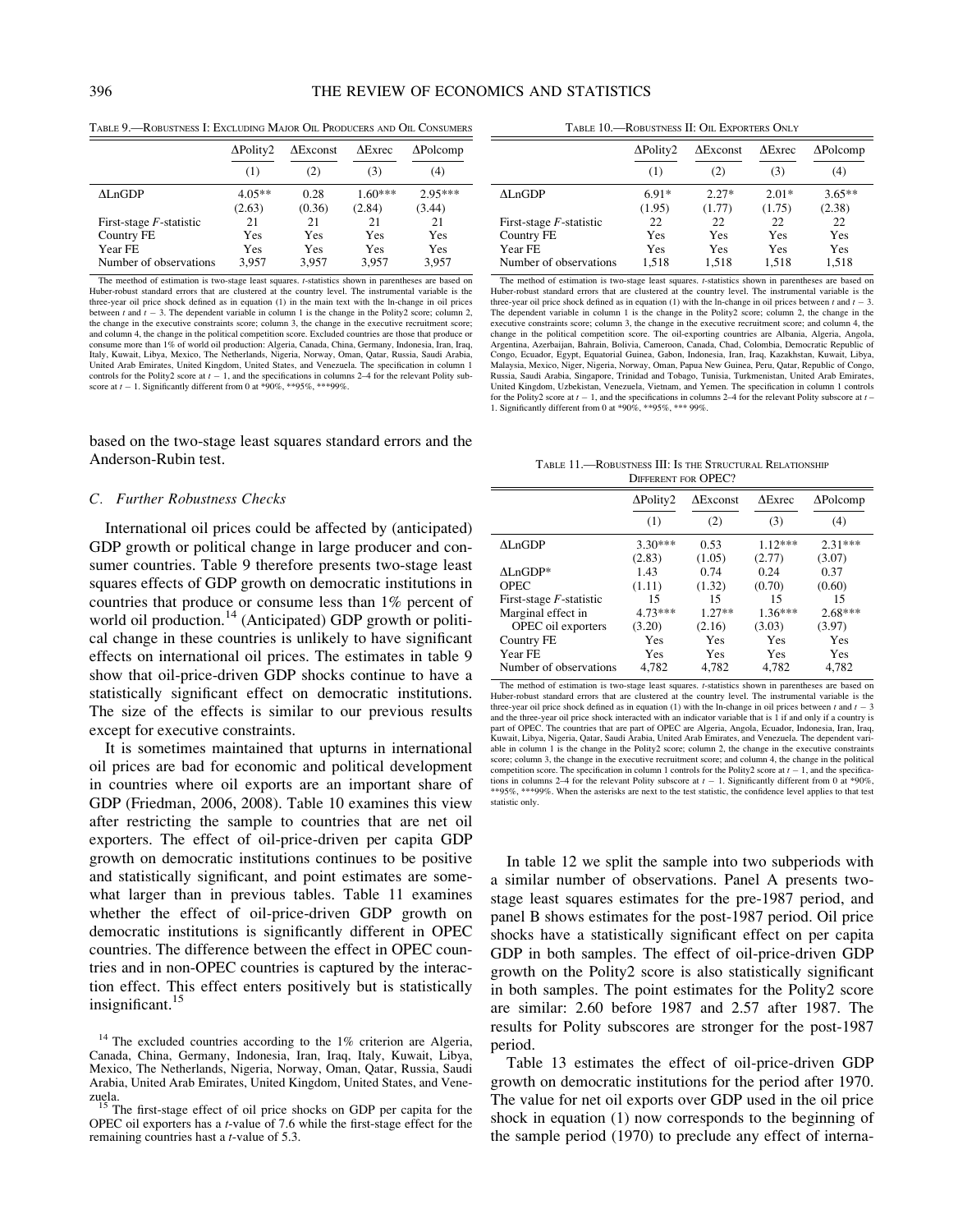TABLE 12.—ROBUSTNESS IV: TIME-PERIOD SAMPLE SPLIT

|                            | $\Delta$ Polity2    | $\Delta$ Exconst | $\Delta$ Exrec | $\Delta$ Polcomp |
|----------------------------|---------------------|------------------|----------------|------------------|
|                            | (1)                 | (2)              | (3)            | (4)              |
|                            | A: Pre-1987 Period  |                  |                |                  |
| $\Lambda$ LnGDP            | $2.60*$             | 0.73             | 0.64           | $1.50**$         |
|                            | (1.87)              | (1.35)           | (1.50)         | (2.27)           |
| First-stage $F$ -statistic | 61                  | 61               | 61             | 61               |
| Country FE                 | Yes                 | Yes              | Yes            | Yes              |
| Year FE                    | Yes                 | Yes              | Yes            | <b>Yes</b>       |
| Number of observations     | 2.419               | 2,419            | 2,419          | 2,419            |
|                            | B: Post-1987 Period |                  |                |                  |
| $\Lambda$ LnGDP            | $2.57**$            | 0.04             | 0.98*          | $2.33**$         |
|                            | (1.96)              | (0.07)           | (1.93)         | (2.54)           |
| First-stage $F$ -statistic | 22                  | 22               | 22             | 22               |
| Country FE                 | Yes                 | Yes              | Yes            | Yes              |
| Year FE                    | Yes                 | Yes              | Yes            | Yes              |
| Number of observations     | 2,363               | 2,363            | 2,363          | 2,363            |

The method of estimation is two-stage least squares. *t*-statistics shown in parentheses are based on Huber-robust standard errors that are clustered at the country level. The instrumental variable is the three-year oil price shock defined as in equation  $(1)$  with the ln-change in oil prices between t and t three-year oil price shock defined as in equation (1) with the ln-change in oil prices between  $t$  and  $t - 3$ .<br>The dependent variable in column 1 is the change in the Polity2 score; column 2, the change in the executive constraints score; column 3, the change in the executive recruitment score; and column 4, the change in the political competition score. The specification in column 1 controls for the Polity2 score at  $t - 1$ , and the specifications in columns 2–4 for the relevant Polity subscore at  $t - 1$ . Significantly different from 0 at \*90%, \*\*95%, \*\*\*99%.

TABLE 13.—ROBUSTNESS V: USING NET-EXPORT SHARES IN 1970 AND RESTRICTING THE SAMPLE TO POST-1970

|                            | $\Delta$ Polity2 | $\Delta$ Exconst | $\Delta$ Exrec | $\Delta$ Polcomp |
|----------------------------|------------------|------------------|----------------|------------------|
|                            | (1)              | (2)              | (3)            | (4)              |
| $\Lambda$ LnGDP            | $2.55**$         | 0.15             | $0.93***$      | $1.90***$        |
|                            | (2.54)           | (0.23)           | (2.89)         | (3.92)           |
| First-stage $F$ -statistic | 59               | 59               | 59             | 59               |
| Country FE                 | Yes              | Yes              | Yes            | Yes              |
| Year FE                    | Yes              | Yes              | Yes            | Yes              |
| Number of observations     | 3,390            | 3,390            | 3,390          | 3,390            |

The method of estimation is two-stage least squares. t-statistics shown in parentheses are based on Huber-robust standard errors that are clustered at the country level. The instrumental variable is the three-year oil price shock defined as in equation (1) with the ln-change in oil prices between  $t$  and  $t - 3$ . The dependent variable in column 1 is the change in the Polity2 score; column 2, the change in the executive constraints score; column 3, the change in the executive recruitment score; and column 4, the change in the political competition score. The specification in column 1 controls for the Polity2 score at  $t-1$ , and the specifications in columns 2–4 for the relevant Polity subscore at  $t-1$ . Significantly different from 0 at \*90%, \*\*95%, \*\*\*99%.

tional oil price fluctuations after 1970 on our measure of oil exports.16 Oil-price-driven GDP growth continues to have a significantly positive effect on democratic institutions, except for executive constraints.

Oil-price-driven GDP growth could lead to improvements in Polity2 scores because it increases the probability of countries' transiting from autocracy to democracy (a democratic transition) or because it decreases the probability of countries' transiting from democracy to autocracy (an autocratic reversal). Table 14, column 1 shows that oilprice-driven GDP growth has a significantly positive effect on the probability of democratic transitions. A 1% increase in real per capita GDP due to oil price shocks increases the probability of a democratic transition by around 0.4 percentage points. Column 2 shows that oil-price-driven GDP growth also decreases the probability of autocratic reversals. But the point estimate is not statistically significant, even though it is larger than the point estimate on the prob-

TABLE 14.—ROBUSTNESS VI: INCLUDING INTERREGNUM PERIODS AND USING TRANSITION INDICATORS

|                            | Democratic<br>Transition<br>(1) | Autocratic<br>Reserval<br>(2) | $\Delta$ Polity2<br>(3) | $\Delta$ Regtrans<br>(4) |
|----------------------------|---------------------------------|-------------------------------|-------------------------|--------------------------|
| $\Delta$ LnGDP             | $0.36***$<br>(2.72)             | $-0.57$<br>$(-1.52)$          | $3.80**$<br>(2.62)      | $0.70*$<br>(1.89)        |
| First-stage $F$ -statistic | 38                              | 12                            | 48                      | 48                       |
| Country FE                 | Yes                             | Yes                           | Yes                     | Yes                      |
| Year FE                    | Yes                             | Yes                           | Yes                     | Yes                      |
| Number of observations     | 2.649                           | 2,371                         | 5,020                   | 5,020                    |

The method of estimation is two-stage least squares. *t*-statistics shown in parentheses are based on Huber-robust standard errors that are clustered at the country level. The instrumental variable is the three-year oil price shock defined as in equation (1) with the ln-change in oil prices between t and  $t - 3$ . The dependent variable in column 1 is a democratic transition indicator that takes on the value of 1 in year t if the country is a democracy conditional on being an autocracy in  $t - 1$ . The dependent variable in column 2 is an autocratic reversal indicator that takes on the value of 1 if the country is an autocracy in year t conditional on being a democracy in  $t - 1$ . The dependent variable in column 3 is the change in the Polity2 score when including interregnum (anarchy) periods and transition periods that are associated with interregnum. The dependent variable in column 4 is the change in the regime transition indicator that is 1 if the country experiences democratic improvements according to the Polity IV Regtrans variable (i.e., a 3 or more points increase in the Polity2 score over three years or less); -1 if the country experiences democratic deteriorations (a 3 or more points decrease in the Polity2 score over three years or less); or 0. The specification in column 3 controls for the Polity2 score at  $t - 1$  and the specification in column 4 for the Regtrans at  $t - 1$ . Significantly different from 0 at  $*90\%, **95\%, **99\%$ .

TABLE 15.—ROBUSTNESS VII: ALTERNATIVE DEMOCRACY INDICATORS

|                            | <b>APolitical</b><br>Rights | ΛFΗ<br>Indicator | Przeworski<br>et al. $(2000)$ | Papaioannou<br>and Siourounis<br>(2008b) |  |
|----------------------------|-----------------------------|------------------|-------------------------------|------------------------------------------|--|
|                            | (1)                         | (2)              | (3)                           | (4)                                      |  |
| $\Lambda$ LnGDP            | $1.92***$                   | $0.78**$         | $0.26***$                     | $0.14***$                                |  |
|                            | (3.54)                      | (1.98)           | (2.64)                        | (2.71)                                   |  |
| First-stage $F$ -statistic | 34                          | 34               | 31                            | 29                                       |  |
| Country FE                 | Yes                         | Yes              | Yes                           | Yes                                      |  |
| Year FE                    | Yes                         | Yes              | Yes                           | Yes                                      |  |
| Number of<br>observations  | 4.263                       | 4,263            | 4,573                         | 4,660                                    |  |

The method of estimation is two-stage least squares. t-statistics shown in parentheses are based on Huber-robust standard errors that are clustered at the country level. The instrumental variable is the threeyear oil price shock defined as in equation (1) with the ln-change in oil prices between t and  $t - 3$ . The dependent variable in column 1 is the change in the Freedom House political rights score. The political rights score ranges between 1 and 7 and is rescaled so that larger scores denote more democratic institu-tions. The dependent variable in column 2 is the change in the Freedom House trichotomous freedom indicator. The freedom indicator is rescaled so that larger values denote more democratic institutions. The dependent variable in column 4 is the change in the democracy indicator from Przeworski et al. (2000); column 4, the change in the democracy indicator from Papaioannou and Siourounis (2008b). The specifi-cation in column 1 controls for the political rights score at t - 1, the specification in column 2 for the Freedom House trichotomous freedom indicator at  $t-1$ , the specification in column 3 for the Przeworski et al. (2000) democracy indicator at  $t - 1$ , and the specification in column 4 for the Papaioannou and Siourounis (2008b) democracy indicator at  $t - 1$ . Significantly different from 0 at \*90%, \*\*\*95%, \*\*\*99%.

ability of a transition to democracy.<sup>17</sup> Column 3 shows that oil-price-driven GDP growth continues to have a significant effect on changes in the Polity2 variable when we include interregnum periods. And column 4 shows that there is also a significant effect of oil-price-driven GDP growth on the discretized Polity IV Regtrans variable.

All estimates so far were based on the democracy measures from the Polity IV project. Table 15 reports two-stage least squares estimates for alternative democracy measures.

<sup>&</sup>lt;sup>16</sup> Using average net exports over GDP after 1970 instead yields quantitatively and statistically stronger results.

<sup>&</sup>lt;sup>17</sup> The linear probability model is the usually preferred method in instrumental variables estimation (see Angrist & Krueger, 2001). To ensure that results are not driven by the linear probability specification, we have also estimated reduced-form transition equations using the conditional logit fixed-effects estimator. These also yield a significant positive effect of oil price shocks on the probability of a transition to democracy and a negative but insignificant effect of oil price shocks on the probability of a transition to autocracy.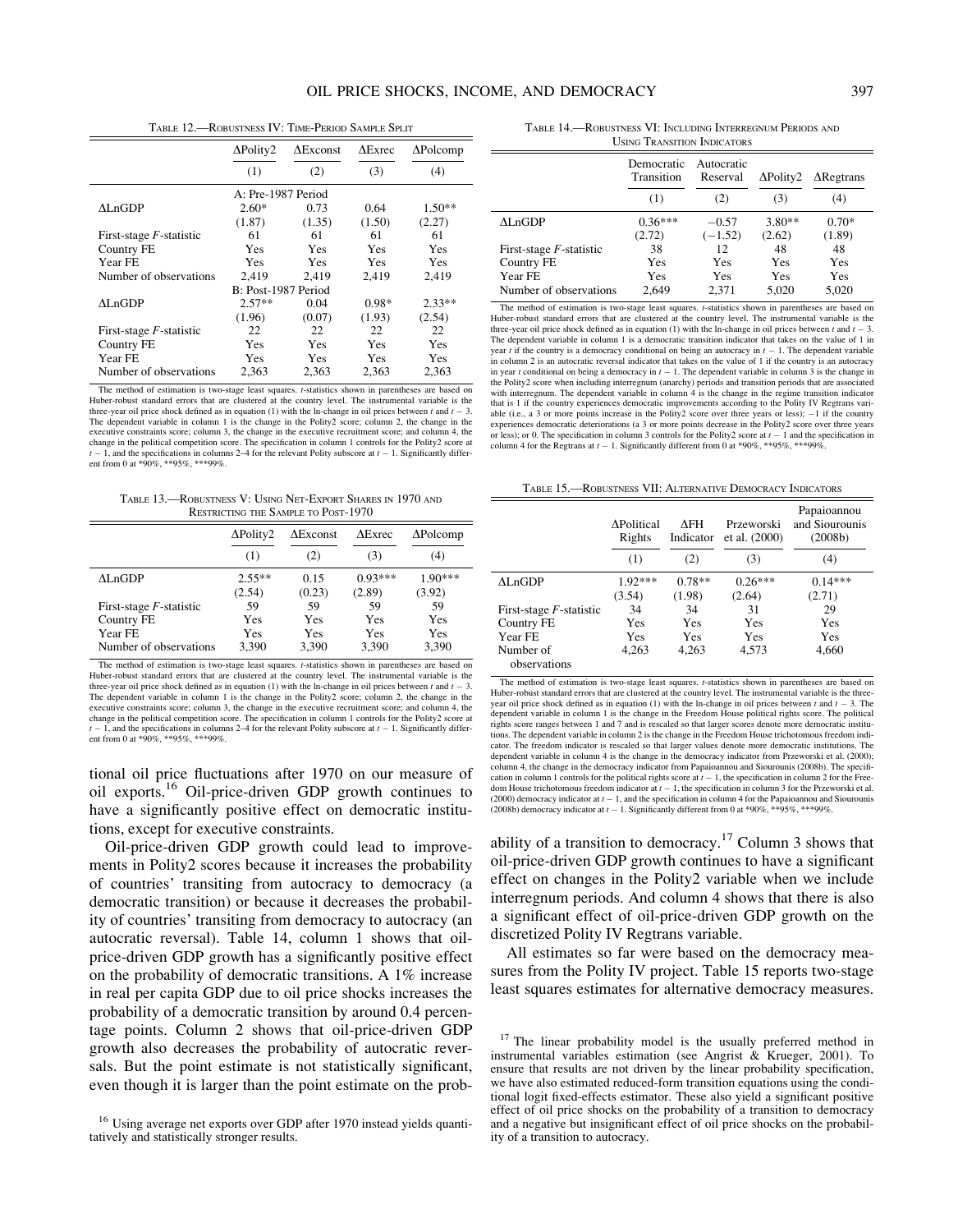|                            | $\Delta$ Polity2    | ΔPolitical<br>Rights      | $\Delta$ FH<br>Indicator | Przeworski<br>et al. $(2000)$ | Papaioannou and<br>Siourounis (2008b) |
|----------------------------|---------------------|---------------------------|--------------------------|-------------------------------|---------------------------------------|
|                            | (1)                 | (2)                       | (3)                      | (4)                           | (5)                                   |
| $\Delta$ LnGDP             | 9.82                | 5.58                      | 2.90                     | 0.89                          | 0.32                                  |
|                            | (1.31)<br>$[0.07]*$ | $(1.78)*$<br>$[0.00]$ *** | (1.49)<br>$[0.01]$ ***   | (1.59)<br>$[0.05]$ **         | (1.29)<br>[0.12]                      |
| First-stage $F$ -statistic | 8                   | 8                         |                          |                               |                                       |
| Country FE                 | Yes                 | Yes                       | Yes                      | Yes                           | Yes                                   |
| Year FE                    | Yes                 | Yes                       | Yes                      | Yes                           | Yes                                   |
| Number of observations     | 4,507               | 3,852                     | 3,852                    | 4,029                         | 4,154                                 |

TABLE 16.—ROBUSTNESS VIII: WORLD BANK GDP DATA

The method of estimation is two-stage least squares. The p-values in square brackets are based on the Anderson-Rubin test of statistical significance. A key property of the Anderson-Rubin test is robustness to reak instru weak instruments (see, for example, Andrews & Stock, 2005). The instrumental variable is the three-year oil price shock defined as in equation (1) with the In-change in oil prices between t and t - 3. The dependent<br>variabl the Freedom House political rights score. The political rights score ranges between 1 and 7 and is rescaled so that larger scores denote more democratic institutions. The dependent variable in column 3 is the change in the Freedom House trichotomous freedom indicator. The freedom indicator is rescaled so that larger values denote more democratic institutions. The dependent variable in column 4 is the change in the democracy in dicator from Przeworski et al. (2000). The dependent variable in column 5 is the change in the democracy indicator from Papaioannou and Siourounis (2008b). The specification in column 1 controls for the Polity2 score at  $t-1$ , the specification in column 2 controls for the political rights score at  $t-1$ , the specification in column 3 for the Freedom House trichotomous freedom indicator at  $t-1$ , the specification in column 4 for the Przeworski et al. (2000) democracy indicator at  $t-1$ , and the specification in column 5 for the Papaioannou and Siourounis (2008b) democracy indicator at  $t-1$ . Significantly different from 0 at \*90%, \*\*95%, \*\*\*99%.

Column 1 reports the two-stage least squares effect of per capita GDP growth on the political rights score from Freedom House (2010). Column 2 reports the effect on the Freedom House trichotomous freedom indicator. Column 3 reports the effect on the Przeworski et al. (2000) binary democracy indicator, and column 4 reports the effect on the democracy indicator from Papaioannou and Siourounis (2008b). The main result is that oil-price-driven GDP growth leads to democratic improvements in all cases.

Table 16 uses constant-price GDP per capita growth data from the WDI (2010) instead of purchasing-power-parity GDP data from the Penn World Tables. The WDI data are entirely based on national income accounts and do not account for cross-country differences in prices (see Heston et al., 2009). Using WDI instead of Penn World Tables data on GDP growth leads to a drop in sample size of around 10%. Moreover, the first-stage F-statistics drop below 10, which indicates that weak instruments are a concern according to the Staiger and Stock (1997) criterion. We therefore report the p-values of the Anderson-Rubin test of statistical significance in brackets in addition to the *t*-statistics based on two-stage least squares standard errors. Table 16 shows that oil-price-driven per capita GDP growth continues to have a statistically significant positive effect on the Polity2 score at the 90% confidence level. For the democracy indicator from Papaioannou and Siourounis (2008b), the effect is positive but statistically insignificant according to the Anderson-Rubin test and the *t*-statistic based on the twostage least squares standard error. For the other democracy indicators, the effects are positive and statistically significant at the 90% level according to the Anderson-Rubin test but statistically insignificant according to the t-statistic based on the two-stage least squares standard errors.

# V. Conclusion

Upturns in international oil prices raise GDP growth more in countries with greater net oil exports over GDP, and the implied growth differentials are very persistent. These economic effects of international oil price fluctuations lead us to ask two main questions. How do upturns in international oil prices affect democratic institutions? And what is the effect of oil-price-driven (persistent) income shocks on democracy? We find that countries with greater net oil exports over GDP see improvements in democratic institutions following upturns in international oil prices. An oil-price-driven 1 percentage point increase in per capita GDP growth leads to an improvement in the main Polity democracy score by around 0.2 percentage points on impact and by around 2 percentage points in the long run. The effect on the probability of a democratic transition is around 0.4 percentage points.

#### REFERENCES

- Acemoglu, D., and J. Robinson, ''A Theory of Political Transitions,'' American Economic Review 91 (2001), 938–963.
- Economic Origins of Dictatorship and Democracy (Cambridge: Cambridge University Press, 2006).
- Acemoglu, D., S. Johnson, J. Robinson, and P. Yared, ''Income and Democracy,'' American Economic Review 98 (2008), 808–842.
- "Reevaluating the Modernization Hypothesis," Journal of Monetary Economics 59 (2009), 1043–1058.
- Alexeev, M., and R. Conrad, ''The Elusive Curse of Oil,'' this REVIEW 91 (2009), 586–598.
- Andrews, D., and J. Stock, ''Inference with Weak Instruments,'' NBER technical paper no. 0313 (2005).
- Andrews, D., and E. Zivot, ''Further Evidence on the Great Crash, the Oil Price Shock, and the Unit-Root Hypothesis," Journal of Business and Economic Statistics 10 (1992), 251–270.
- Angrist, J., and A. Krueger, ''Instrumental Variables and the Search for Identification: From Supply and Demand to Natural Experiments,'' Journal of Economic Perspectives 15 (2001), 69–85.
- Angrist, J., and S. Pischke, *Mostly Harmless Econometrics* (Princeton, NJ: Princeton University Press, 2009).
- Barro, R., "Determinants of Democracy," Journal of Political Economy 107 (1999), 158–183.
- Blundell, R., and S. Bond, ''Initial Conditions and Moment Restrictions in Dynamic Panel Data Models," Journal of Econometrics 87:1 (1998), 115–143.
- Boix, C., and S. Stokes, ''Endogenous Democratization,'' World Politics 55 (2003), 517–549.
- Brückner, M., and A. Ciccone, "Rain and the Democratic Window of Opportunity,'' Econometrica 79 (2011), 923–947.
- Burke, P., and A. Leigh, ''Do Output Contractions Trigger Democratic Change?'' American Economic Journal: Macroeconomics 2 (2010), 124–157.